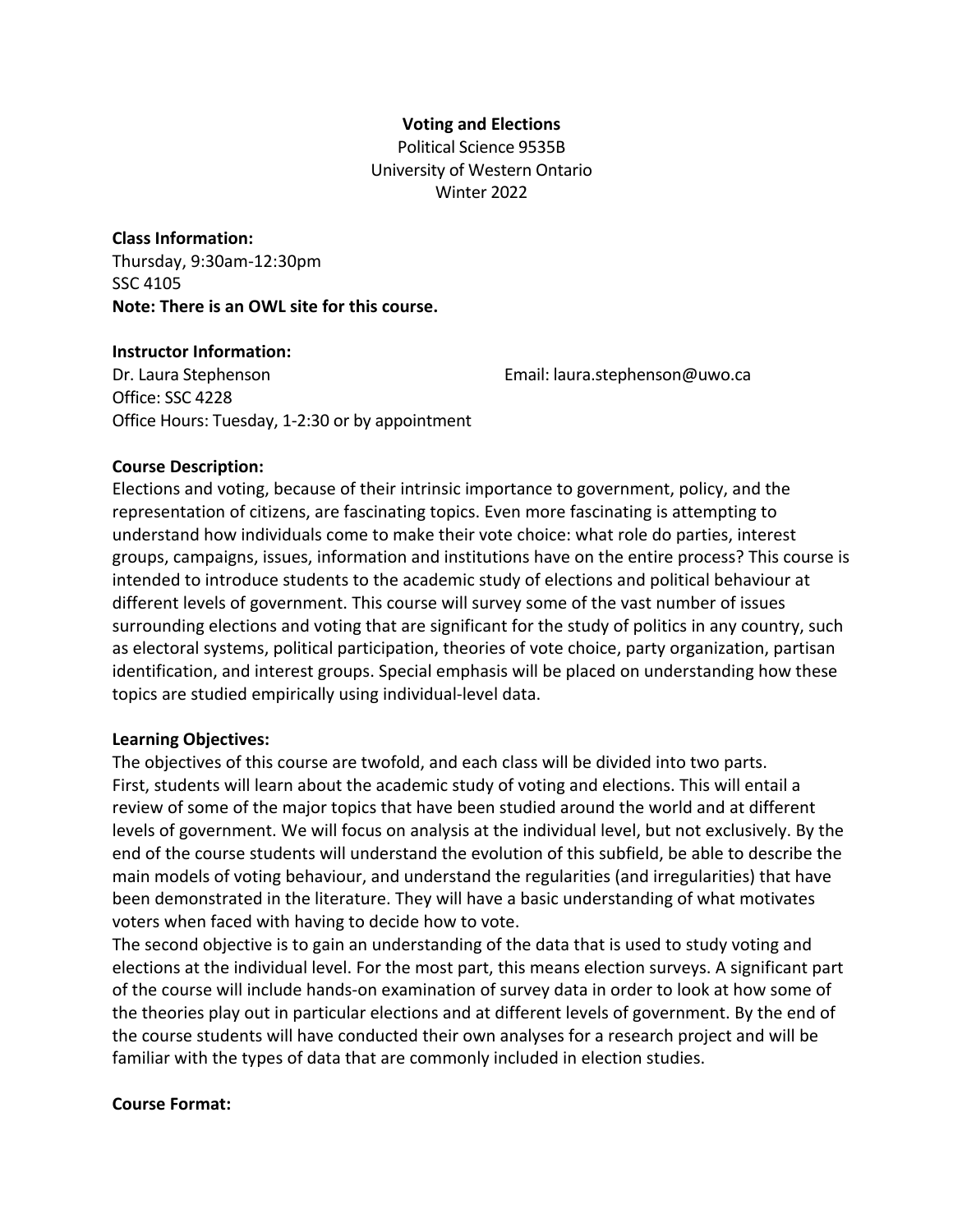This course is designed to occur in person, but if that becomes impossible we will move the discussions online. If you are feeling ill or do not pass the UWO campus screening, please do not come to class. We can arrange for a hybrid option that week.

#### **Required Readings:**

There is no textbook for the course. All readings will be available through OWL and/or the library electronically.

#### **Assignments:**

Overview Participating in Class Discussion – 10% Data Analysis Assignment – 25% Comparative Election Report – 25% Research Paper – 40%

Participating in Class Discussion – 10%

Participation will be awarded for participating in class and submitting weekly discussion questions.

Every week students are required to submit 2 discussion questions about the week's readings. These questions are meant to show that the students read the material and should indicate any commentary or questions that the student has about the material for the week. The questions must be submitted through OWL by **12 noon on the day of class.** Late submissions will not be accepted. There are 11 weeks when discussion questions due but only 10 will count for your grade; therefore, you can miss a week's submission without penalty. If a student is unable to complete these assignments for an extended period, they should seek Academic Accommodation (see below).

#### Data Analysis Assignment – 25%

This assignment is designed to illuminate some aspects of survey design through a hands-on examination of data. A list of specific topics that can be studied with the 2019 Canadian Election Study will be provided for students to choose from. Students must produce a data analysis report (drawing upon skills developed in 9590) of approximately 3-6 pages that includes an explanation of the issue, an empirical data analysis, and an interpretation of the results.

Due: January 27

#### Comparative Elections Assignment – 25%

The purpose of this assignment is to go beyond the class materials to learn more about how specific concepts in the study of elections and voting are realized in different elections. The goal here is to also think about how voters can be influenced by differences across countries or levels of government. The expectation is that students will consider a narrow research question in the context of at least two elections that have unique contextual features (institutions, society, economy, etc.). The assignment is to take the form of a 5-10 page report that compares empirical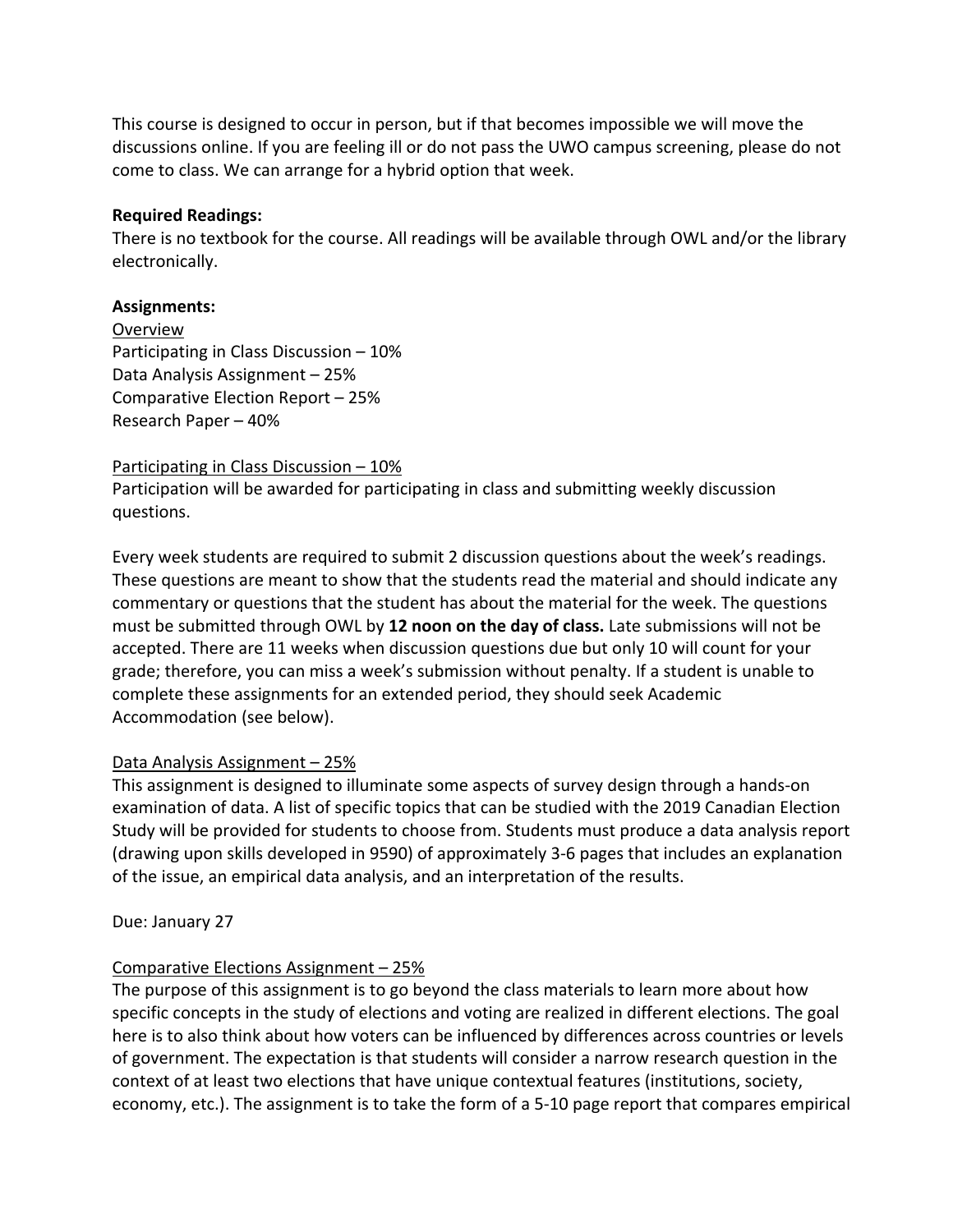analysis conducted in both contexts. The report must include an explanation of the research question, a short literature review that explains the hypotheses/expectations, an empirical data analysis, and an interpretation of the results.

Due: March 3

#### Research Paper - 40%

Students will write a research paper on a question of their choice. Papers are expected to include original data analysis. This paper (15-25 pages) is expected to be written as an academic article. Students are encouraged to look to course readings and browse journals for examples of how researchers usually structure such papers. Students must submit their topic with a brief outline (1-2 pages) on March 10. The outline should contain the research question, an explanation of the hypotheses that will be investigated, the data source(s) to be used, and a data analysis plan.

Due: April 7

#### **Resources:**

The Writing Support Centre at UWO is available to help students with their assignments (http://www.sdc.uwo.ca/writing/index.html?main).

Various support services are also available through UWO. You can access information about the Registrar's Office at http://www4.registrar.uwo.ca and Student Development Services at http://www.sdc.uwo.ca.

## **Topics and Readings:**

#### **January 6: Introduction**

1. No readings

#### **January 13: Studying Elections**

- 1. LeDuc, Lawrence. 2012. "To Ann Arbor…and Back: A Comparative Perspective on Election Studies." In *The Canadian Election Studies? Assessing Four Decades of Influence,* ed. Mebs Kanji, Antoine Bilodeau and Thomas J. Scotto, 44-68. Vancouver: UBC Press.
- 2. Knight, Kathleen and Michael Marsh. 2002."Varieties of election studies," *Electoral Studies* 21: 169-187.
- 3. Marsh, Michael. 2002, "Electoral context," *Electoral Studies* 21: 202-217.
- 4. Kritzinger, Sylvia. 2018. "National Election Studies: Valuable Data Machineries and their Challenges." *Swiss Political Science Review* 24(4): 565-574.
- 5. Krosnick, Jon A. and Arthur Lupia. 2012. "The American National Election Studies and the Importance of New Ideas." In *Improving Public Opinion Surveys*, ed. John H. Aldrich and Kathleen M. McGraw, 9-22. New Haven: Princeton University Press.
- 6. Breton, Charles, Fred Cutler, Sarah Lachance, and Alex Mierke-Zatwarnicki. 2017. "Telephone versus online survey modes for election studies: Comparing Canadian public opinion and vote choice in the 2015 federal election." *Canadian Journal of Political*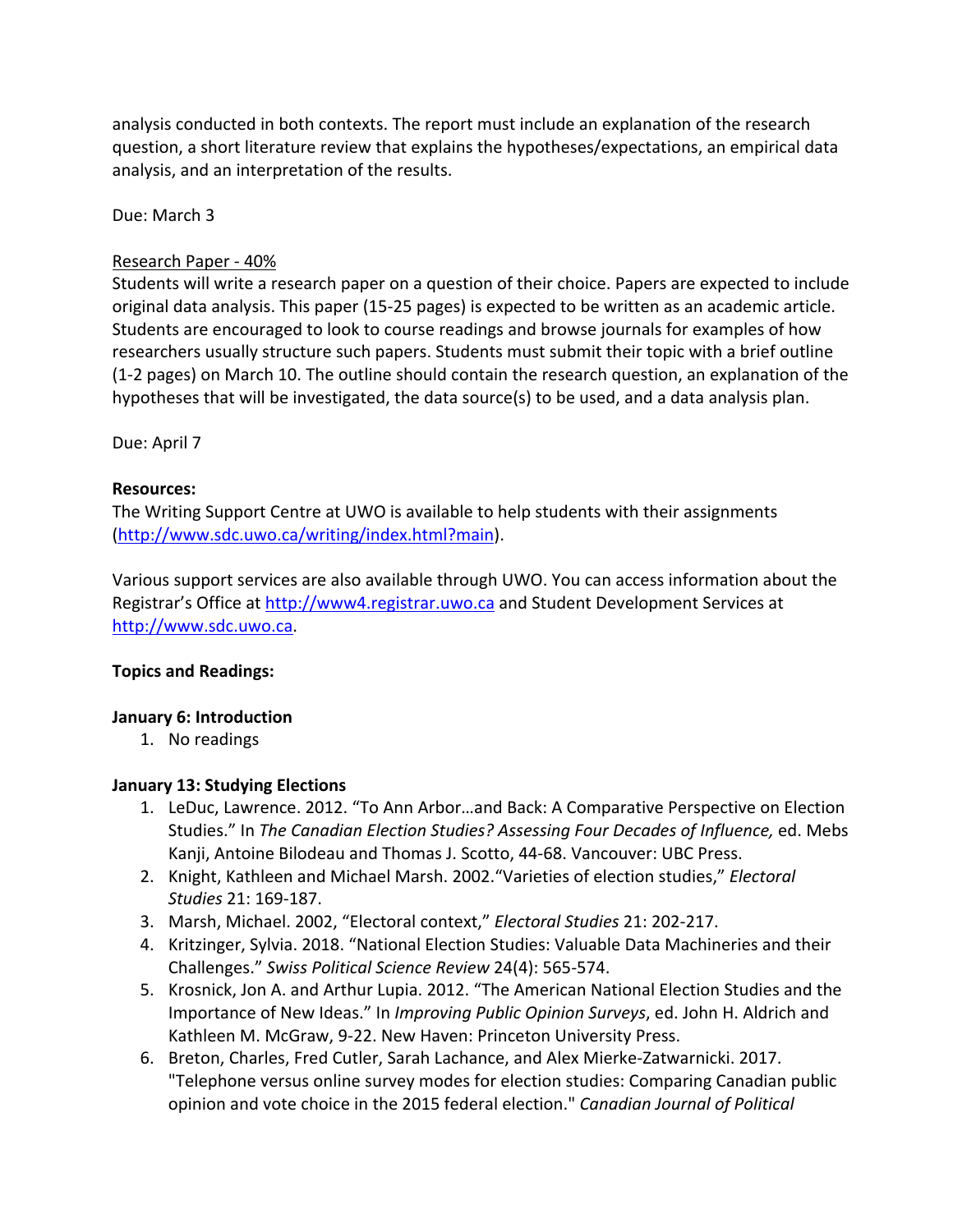*Science* 50(4):1005-1036.

- Dataset: American National Election Study Cumulative File https://electionstudies.org/wpcontent/uploads/2021/11/anes\_timeseries\_cdf\_codebook\_var\_20211118.pdf

## **January 20: Predicting Elections (Guest: Dr. Matt Lebo)**

- 1. Lebo, Matthew and Stephen Fisher. 2019. "Is Boris Johnson popular enough to win the Tories a fourth successive election?" (Available through OWL)
- 2. Lebo, Matthew and Helmut Norpoth. 2006. "The PM and the Pendulum: Dynamic Forecasting of British Elections." *British Journal of Political Science* 37: 71-87.
- 3. Norpoth, Helmut. 2016. "Primary Model Predicts Trump Victory." *PS: Political Science & Politics* 49(4): 655–58.
- 4. Lewis-Beck, Michael S. and Charles Tien. 2021. "The Political Economy Model: A Blue Wave Forecast for 2020." *PS: Political Science & Politics* 54: 59-62.
	- Dataset: Lebo British Election Dataset. To be provided.

## **January 27: Turnout**

- 1. Downs, Anthony. 1957. *An Economic Theory of Democracy*. Ch. 3
- 2. De Miguel, Carolina, Amaney A. Jamal, and Mark Tessler. 2015. "Elections in the Arab world: why do citizens turn out?" *Comparative Political Studies* 48(11): 1355-1388.
- 3. Blais, André. 2000. *To Vote or Not to Vote.* Pittsburgh: University of Pittsburgh Press. *Read Introduction to Chapter 5 only.*
- 4. Dassonneville, Ruth and Marc Hooghe. 2017. "Voter turnout decline and stratification: Quasi-experimental and comparative evidence of a growing educational gap." *Party Politics* 37(2): 184-200.
- 5. Morin-Chassé, Alexandre, Damien Bol, Laura B. Stephenson, and Simon Labbé St-Vincent. 2017. "How to survey about electoral turnout? The efficacy of the face-saving response items in 19 different contexts." *Political Science Research and Methods* 5(3): 575-584.
	- Dataset: Making Electoral Democracy Work https://dataverse.harvard.edu/dataset.xhtml?persistentId=doi:10.7910/DVN/RR0NN Q

## **February 3: Electoral Process: Ballots and Institutions**

- 1. Jackman, Robert W. 1987. "Political institutions and voter turnout in the industrial democracies." *American Political Science Review* 81(2): 405-423.
- 2. Reynolds, Andrew and Marco Steenbergen. 2006. "How the world votes: The political consequences of ballot design, innovation and manipulation." *Electoral Studies* 25(3): 570-598.
- 3. Córdova, Abby, and Gabriela Rangel. 2017. "Addressing the Gender Gap: The Effect of Compulsory Voting on Women's Electoral Engagement." *Comparative Political Studies* 50(2): 264-290.
- 4. Carey, John M. and Matthew Soberg Shugart. 1995. "Incentives to cultivate a personal vote: A rank ordering of electoral formulas." *Electoral Studies* 14(4): 417-439.
- 5. Lewis-Beck, Michael S. and Richard Nadeau. 2000. "French electoral institutions and the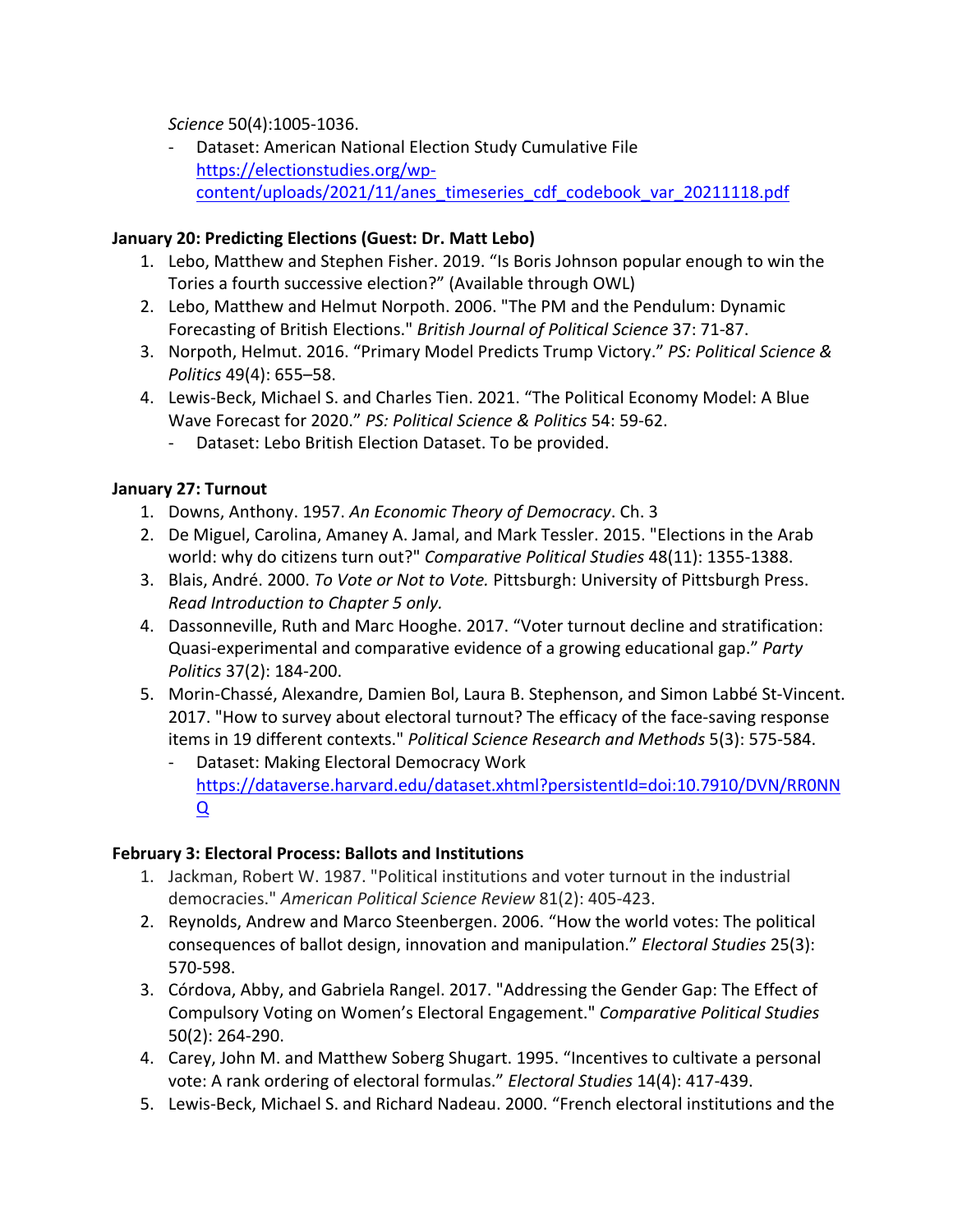economic vote." *Electoral Studies* 19(2–3): 171-182.

- 6. Aldrich, John H., André Blais and Laura B. Stephenson. 2018. "Strategic Voting and Political Institutions." In *The Many Faces of Strategic Voting*, ed. Laura B. Stephenson, John H. Aldrich and André Blais, 1-27. Ann Arbor: University of Michigan Press.
	- Dataset: CSES Module 5 https://cses.org/data-download/cses-module-5-2016-2021/

## **February 10: Models of Vote Choice**

- 1. Anderson, Cameron D. and Laura B. Stephenson. 2010. "The Puzzle of Elections and Voting in Canada." In *Voting Behaviour in Canada*, ed. Cameron D. Anderson and Laura B. Stephenson, 1-39. Vancouver: UBC Press.
- 2. Fournier, Patrick, Fred Cutler, Stuart Soroka, Dietlind Stolle and Éric Bélanger. 2013. "Riding the Orange Wave: Leadership, Values, Issues, and the 2011 Canadian Election." *Canadian Journal of Political Science* 46(4): 863–97.
- 3. Krämer, Jürgen and Hans Rattinger. 1997. "The proximity and the directional theories of issue voting: Comparative results for the USA and Germany." *European Journal of Political Research* 32: 1-29.
- 4. Sanders, David, Harold D. Clarke, Marianne C. Stewart, and Paul Whiteley. 2011. "Downs, Stokes and the Dynamics of Electoral Choice." *British Journal of Political Science* 41(2): 287–314.
- 5. Roy, Jason and David McGrane. 2015. "Explaining Canadian Provincial Voting Behaviour: Nuance or Parsimony?" *Canadian Political Science Review* 9(1): 75-91.
- 6. Van der Eijk, Cees, Wouter van der Brug, Martin Kroh and Mark Franklin. 2006. "Rethinking the dependent variable in voting behaviour: On the measurement and analysis of electoral utilities." *Electoral Studies* 25: 424-447.
	- Dataset: British Election Study https://www.britishelectionstudy.com/data/#.Yap89\_HMJmA

## **February 17: "Throw the Rascals Out" (Guest: Dr. Matt Lebo)**

- 1. Kramer, Gerald H. 1983. "The Ecological Fallacy Revisited: Aggregate versus Individual-Level Findings on Economics and Elections and Sociotropic Voting." *American Political Science Review* 77:92-111.
- 2. MacKuen, Michael B., Robert S. Erikson, and James A. Stimson. 1992. "Peasants or bankers? The American electorate and the US economy." *American Political Science Review* 86(3): 597-611.
- 3. Anderson, Cameron D. 2010. "Economic Voting in Canada: Assessing the Effects of Subjective Perceptions and Electoral Context." In *Voting Behaviour in Canada*, ed. Cameron D. Anderson and Laura B. Stephenson, 139-162. Vancouver: UBC Press.
- 4. Donovan, Kathleen, Paul M. Kellstedt, Ellen M. Key, and Matthew J. Lebo. 2020. "Motivated reasoning, public opinion, and presidential approval." *Political Behavior* 42: 1201-21.
- 5. Lewis-Beck, Michael S. and Richard Nadeau. 2011. "Economic voting theory: Testing new dimensions." *Electoral Studies* 30(2): 288-294.
- 6. Dassonneville, Ruth and Michael S. Lewis-Beck. 2017. "Rules, institutions and the economic vote: clarifying clarity of responsibility." *West European Politics* 40(3): 534-559.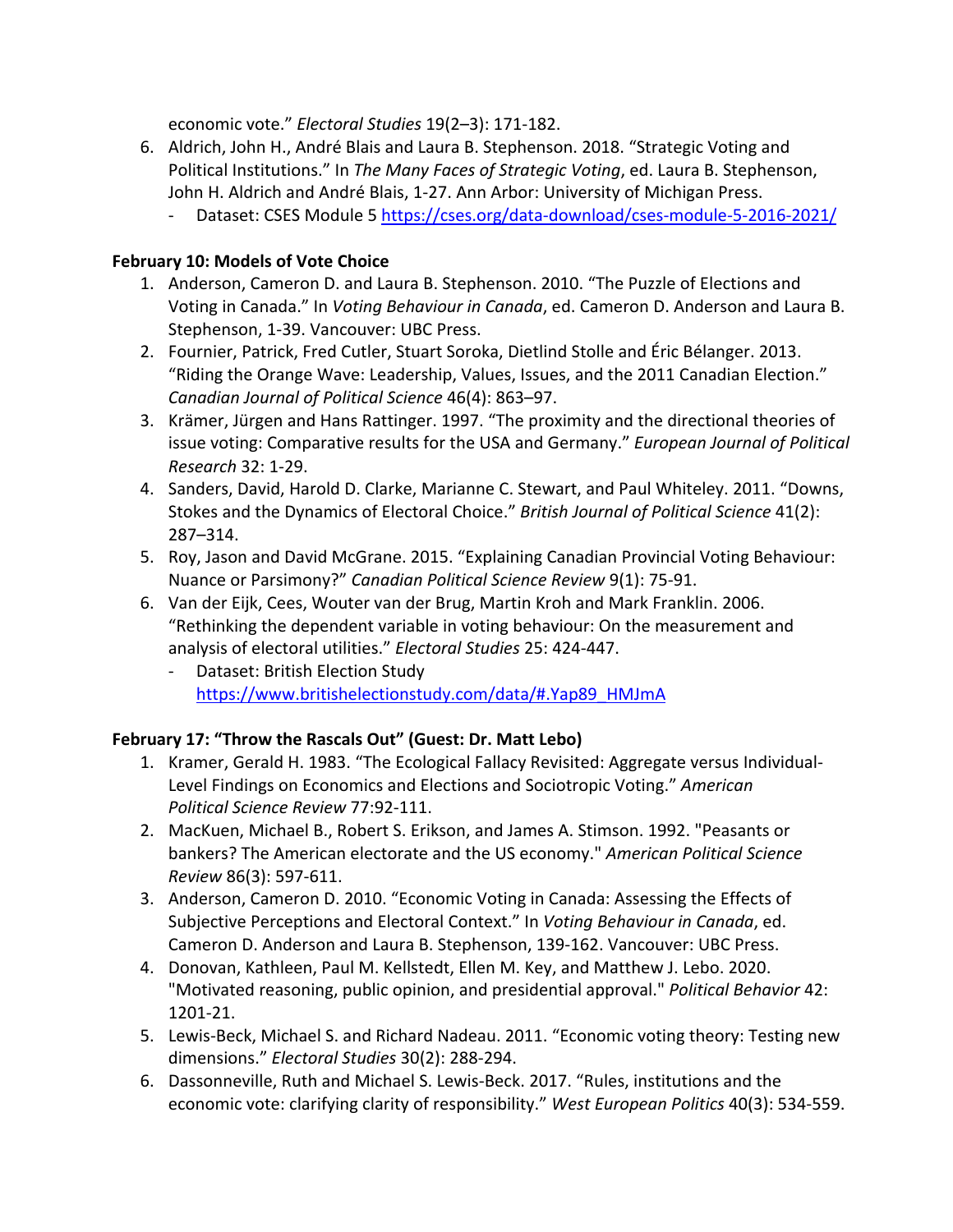- Dataset: Donovan, Kellsted, Key and Lebo. To be provided.

## **February 22: Reading Week. Enjoy some time off!**

## **March 3: Partisanship**

- 1. Johnston, Richard. 2006. "Party Identification: Unmoved Mover or Sum of Preferences?" *Annual Review of Political Science* 9(1): 329-351.
- 2. Klar, Samara. 2014. "Partisanship in a social setting." *American Journal of Political Science* 58(3): 687-704.
- 3. Bowler, Shaun and David J. Lanoue. 1996. "New Party Challenges and Partisan Change: The Effects of Party Competition on Party Loyalty." *Political Behavior* 18(4): 327-343.
- 4. Anderson, Cameron D., R. Michael McGregor, and Laura B. Stephenson. Online 2021. "Us versus them: Do the rules of the game encourage negative partisanship?" *European Journal of Political Research*.
- 5. Knudsen, Erik. 2021. "Affective Polarization in Multiparty Systems? Comparing Affective Polarization Towards Voters and Parties in Norway and the United States." *Scandinavian Political Studies* 44(1): 34-44.
- 6. Huddy, Leonie, Alexa Bankert, and Caitlin Davies. 2018. "Expressive Versus Instrumental Partisanship in Multiparty European Systems." *Political Psychology* 39(S1): 173-199.
	- Dataset: Canadian Election Study 2019 https://search1.odesi.ca/#/details?uri=%2Fodesi%2FCES-E-2019-online.xml

# **March 10: Candidates and Leaders**

- 1. Roy, Jason and Christopher Alcantara. 2015. "The Candidate Effect: Does the Local Candidate Matter?" *Journal of Elections, Public Opinion & Parties* 25(2): 195-214.
- 2. Balmas, Meital and Tamir Sheafer. 2010. "Candidate image in election campaigns: Attribute agenda setting, affective priming, and voting intentions." *International Journal of Public Opinion Research* 22(2): 204-229.
- 3. Badas, Alex and Katelyn Stauffer. 2019. "Voting for women in nonpartisan and partisan elections." *Electoral Studies* 57: 245-255.
- 4. Gidengil, Elisabeth and André Blais. 2007. "Are Party Leaders Becoming More Important to Vote Choice in Canada?" in Hans J. Michelmann, Jeffrey S. Steeves and Donald C. Story, eds., *Political Leadership and Representation in Canada: Essays in Honour of John C. Courtney*. University of Toronto Press.
- 5. Blais, André, Elisabeth Gidengil, Agnieszka Dobrzynska, Neil Nevitte, and Richard Nadeau. 2003. "Does the local candidate matter? Candidate effects in the Canadian election of 2000." *Canadian Journal of Political Science* 36(3): 657-664.
- 6. Aguilar, Rosario, Saul Cunow, Scott Desposato, and Leonardo Sangali Barone. 2015. "Ballot Structure, Candidate Race, and Vote Choice in Brazil." *Latin American Research Review* 50(3): 175–202.
	- Dataset: Local Parliament Project https://loewenlab.az1.qualtrics.com/jfe/form/SV\_8kVV3zuwA0YpC3b?Q\_JFE=qdg

# **March 17: Campaigns and Campaign Effects**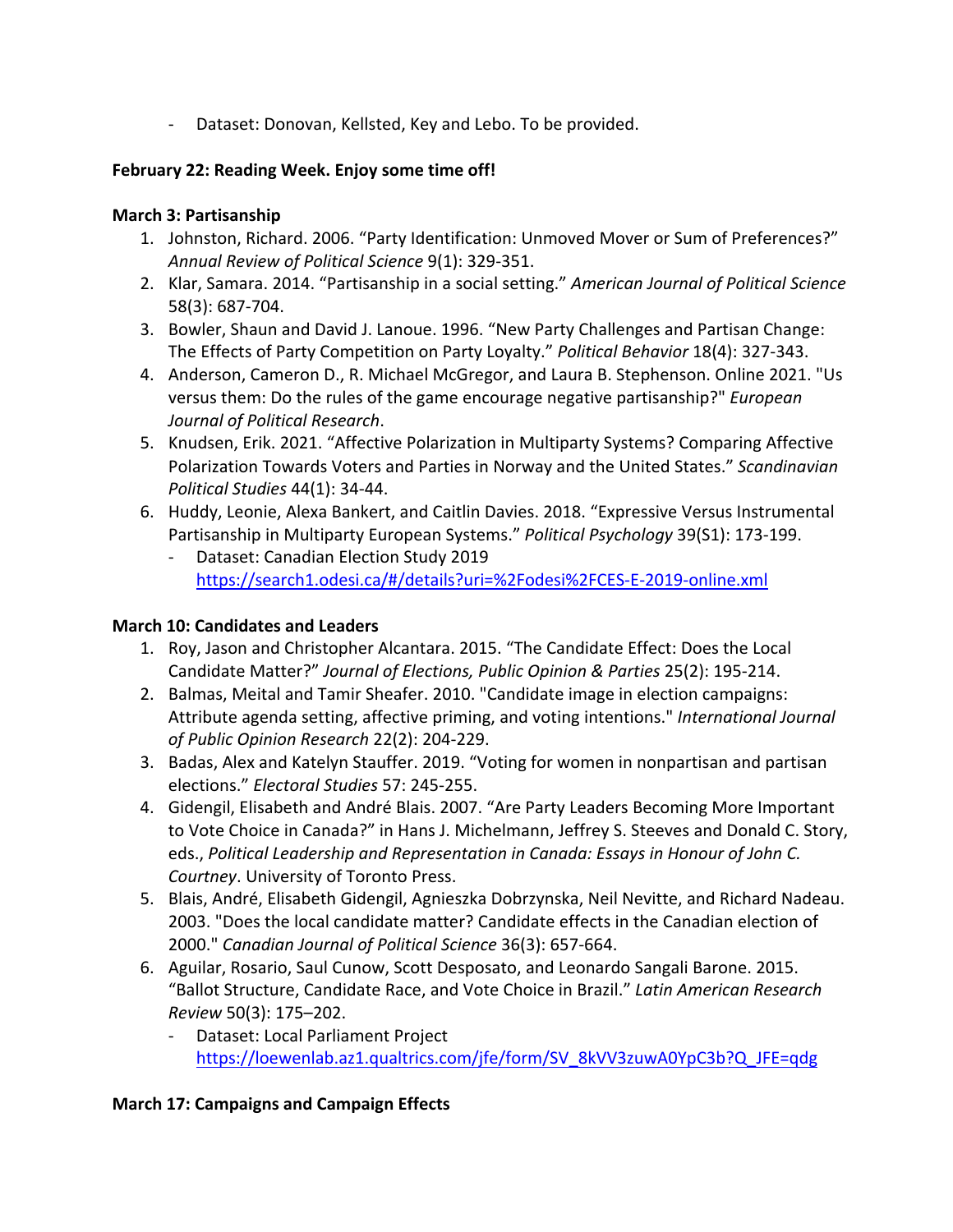- 1. Iyengar, Shanto, and Adam F. Simon. 2000. "New perspectives and evidence on political communication and campaign effects." *Annual review of psychology* 51(1): 149-169.
- 2. Lau, Richard R., Lee Sigelman and Ivy Brown Rovner. 2007. "The Effects of Negative Political Campaigns: A Meta-Analytic Reassessment." *The Journal of Politics* 69(4): 1176- 1209.
- 3. Johnston, Richard, André Blais, Henry E. Brady, and Jean Crête. 1992. *Letting the People Decide.* McGill-Queen's University Press. *Read Chapters 1, 4, and 8 only.*
- 4. Fournier, Patrick, Richard Nadeau, André Blais, Elisabeth Gidengil, and Neil Nevitte. 2004. "Time-of-voting decision and susceptibility to campaign effects." *Electoral Studies* 23(4): 661-681.
- 5. Johnston, Richard and Henry E. Brady. "The rolling cross-section design." *Electoral Studies* 21(2): 283-295.
	- Dataset: 1988 Canadian Election Study https://search2.odesi.ca/#/details?uri=%2Fodesi%2FCES-E-1988.xml

# **March 24: Multi-level Governance: Second-Order Elections, Voting Cues and Accountability**

- 1. Reif, Karlheinz and Hermann Schmitt. 1980. "Nine Second-Order National Elections A Conceptual Framework For The Analysis Of European Election Results." *European Journal Of Political Research* 8(1): 3-44.
- 2. Ehin, Piret and Liisa Talving. 2021. "Still second-order: European elections in the era of populism, extremism and Eurosceptism." *Politics* 41(4): 467-485.
- 3. Anderson, Cameron D. 2006. "Economic voting and multilevel governance: A comparative individual-level analysis." *American Journal of Political Science* 50(2): 449-463.
- 4. Cutler, Fred. 2008. "One voter, two first-order elections?" *Electoral Studies* 27(3): 492- 504.
- 5. Bechtel, Michael M. 2012. "Not always second order: Subnational elections, nationallevel vote intentions, and volatility spillovers in a multi-level electoral system." *Electoral Studies* 31(1): 170-183.
- 6. Chan, Ka Ming. 2021. "The Rise of Radical Right and Bottom-Up Spillover Effect in a Multi-Level System: Evidence from Germany." SSRN https://papers.ssrn.com/sol3/papers.cfm?abstract\_id=3884395
	- Dataset: MEDW Bavarian Panel Study 2013-14 https://dataverse.harvard.edu/file.xhtml?persistentId=doi:10.7910/DVN/YAHN5S/QPJ 6LF&version=1.0

## **March 31: Low-Information Elections**

- 1. Lau, Richard R., and David P. Redlawsk. "Voting Correctly." *American Political Science Review* 91(3): 585–98.
- 2. McDermott, Monika L. 1997. "Voting cues in low-information elections: Candidate gender as a social information variable in contemporary United States elections." *American Journal of Political Science* 41(1): 270-283.
- 3. Schaffner, Brian F., and Matthew J. Streb. 2002. "The partisan heuristic in lowinformation elections." *Public Opinion Quarterly* 66(4): 559-581.
- 4. Bird, Karen, Samantha D. Jackson, R. Michael McGregor, Aaron A. Moore, and Laura B.